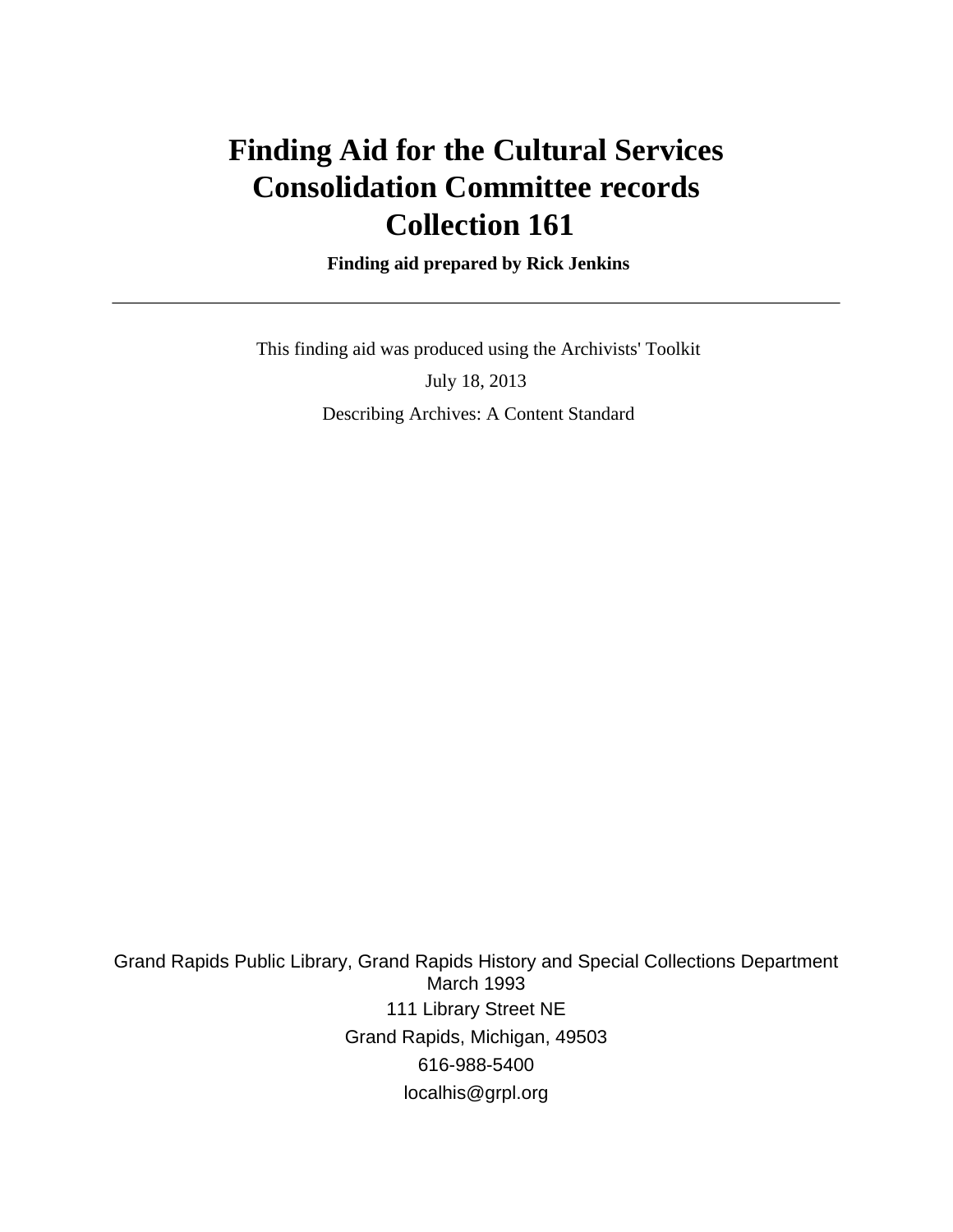## **Table of Contents**

l,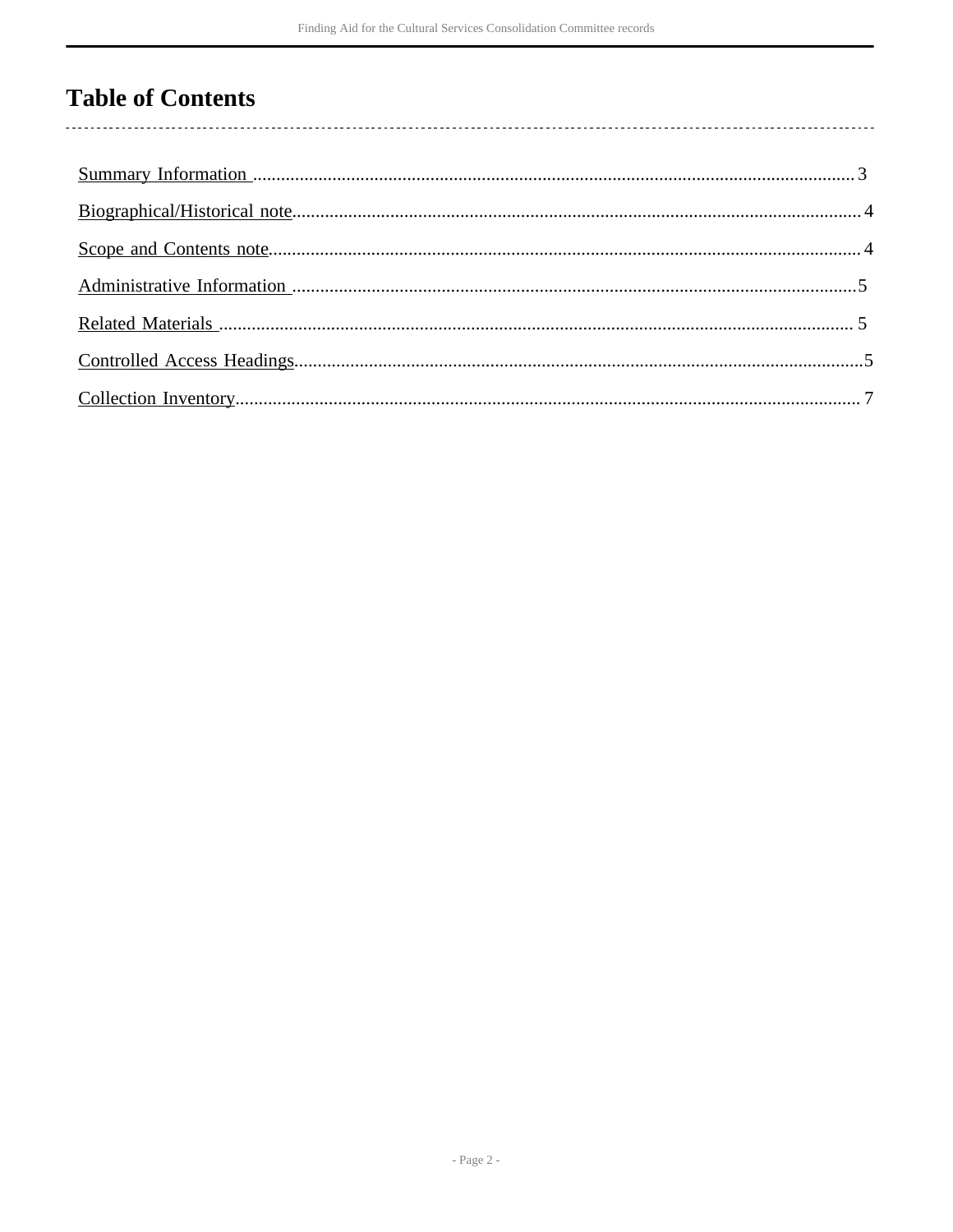# <span id="page-2-0"></span>**Summary Information**

| <b>Repository</b> | Grand Rapids Public Library, Grand Rapids History and Special<br><b>Collections Department</b>                                                                                                                                                                                                                                                                                                                                                                                                                                                                                                                                                                                           |
|-------------------|------------------------------------------------------------------------------------------------------------------------------------------------------------------------------------------------------------------------------------------------------------------------------------------------------------------------------------------------------------------------------------------------------------------------------------------------------------------------------------------------------------------------------------------------------------------------------------------------------------------------------------------------------------------------------------------|
| <b>Creator</b>    | <b>Cultural Services Consolidation Committee.</b>                                                                                                                                                                                                                                                                                                                                                                                                                                                                                                                                                                                                                                        |
| <b>Title</b>      | <b>Cultural Services Consolidation Committee records</b>                                                                                                                                                                                                                                                                                                                                                                                                                                                                                                                                                                                                                                 |
| Date [inclusive]  | 1955-1986                                                                                                                                                                                                                                                                                                                                                                                                                                                                                                                                                                                                                                                                                |
| <b>Extent</b>     | 7.8 Linear feet 17 boxes                                                                                                                                                                                                                                                                                                                                                                                                                                                                                                                                                                                                                                                                 |
| Language          | English                                                                                                                                                                                                                                                                                                                                                                                                                                                                                                                                                                                                                                                                                  |
| <b>Abstract</b>   | The Cultural Services Consolidation Committee was organized in 1984 by<br>the Grand Rapids City Commission to plan the consolidation of the Grand<br>Rapids Public Museum, John Ball Zoo and area libraries. The effort ended<br>on May 13, 1986, when Kent County residents voted against the proposed<br>\$2.1 million millage necessary to implement the consolidation. The<br>collection contains reports, correspondence, meeting minutes, financial<br>records, and plans of the Cultural Services Consolidation Committee. The<br>material provides a look into each aspect of the Committee, from funding,<br>budget and expenditures to press coverage and millage information. |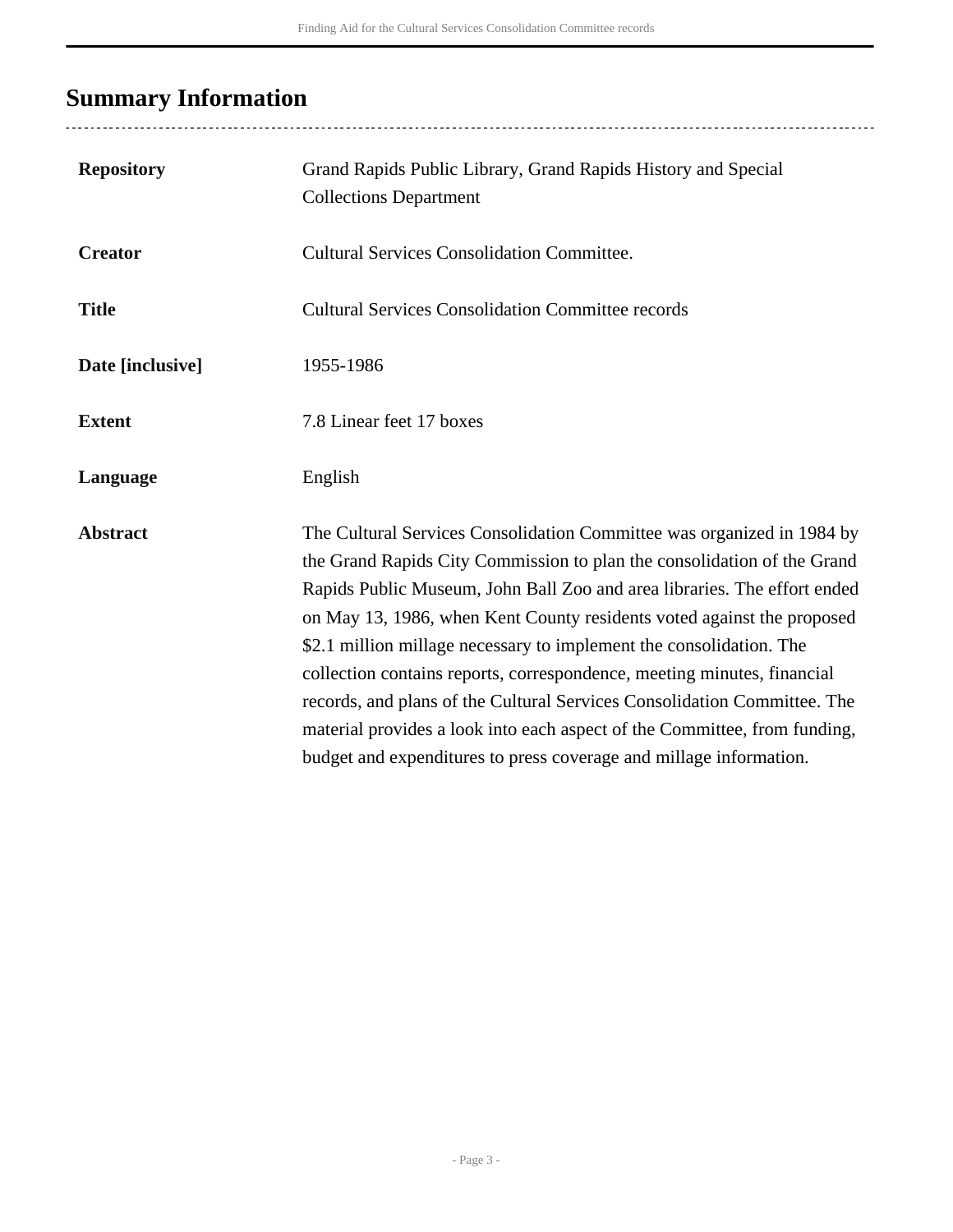### <span id="page-3-0"></span>**Biographical/Historical note**

The Cultural Services Consolidation Committee (CSCC) was formed in the spring of 1984 by the Grand Rapids City Commission. The commission hired Bruce Robinson to serve as the CSCC's professional manager, and Charles McCallum was appointed chairman.

The goal of the CSCC was to consolidate the John Ball Zoo, the Grand Rapids Public Museum and the city and county library systems, thereby providing county-wide support for these institutions. Prior to the formation of the CSCC, a Library Study Committee had already begun planning consolidation of the city and county library systems.

The rationale for consolidation was based, in part, on the steadily decreasing population of Grand Rapids, while the population of surrounding communities was rising. As a result, visitors to the zoo and museum were made up largely of non-city residents. The CSCC felt that Grand Rapids residents were paying more than their share of costs and could not meet the demands of improved service. Non-city residents had little or no voice in the governance of these institutions. Further, the city and county library systems duplicated services and it was felt that consolation could avoid some of this duplication.

On May 13, 1986, Kent County residents voted against the proposed \$2.1 million millage, ending consolidation plans. CSCC supporters were both stunned and frustrated by the election's outcome. only 15% of the registered voters turned out to participate, of which 72% voted against the CSCC's proposal.

### <span id="page-3-1"></span>**Scope and Contents note**

The collection provides a detailed look at each aspect of the CSCC as it progressed. Although a few items date back to the 1950s and the 1970s, the bulk of the records cover the years 1982 to 1986. Records are organized alphabetically according to topic.

Topics include the following: information concerning Action Arts Plan 2000 from 1985; the CSCC budget from 1984-1986; the Campaign Coordinating Committee, 1986; the Citizen's Committee on Consolidation of Governmental Services, 1981-1983; clerical support information from 1984-85; the Committee of the Whole, 1983-86; Consultants, 1984-85; Correspondence to and from Kent County Library System, 1984-85; legal correspondence, 1983-86; the CSCC agenda containing approval of minutes, zoo information, Grand Rapids Public Library information and museum information from 1984; CSCC work plan, 1984; CSCC proposal, 1984; expenditures, 1984-88; the final report, 1986; a financial statement, 1986; funding information, 1983-1986; general information concerning the Grand Rapids Public Museum, 1980-82, n.d.; general information concerning the Kent County Library system, 1972, 1977-78, 1983-85; Library Consultant Proposal, 1980-85; the Library Study Committee, 1977-78, 1981-84; millage/voter information, 1982-86; minutes, 1984-86; press coverage, 1971-1978,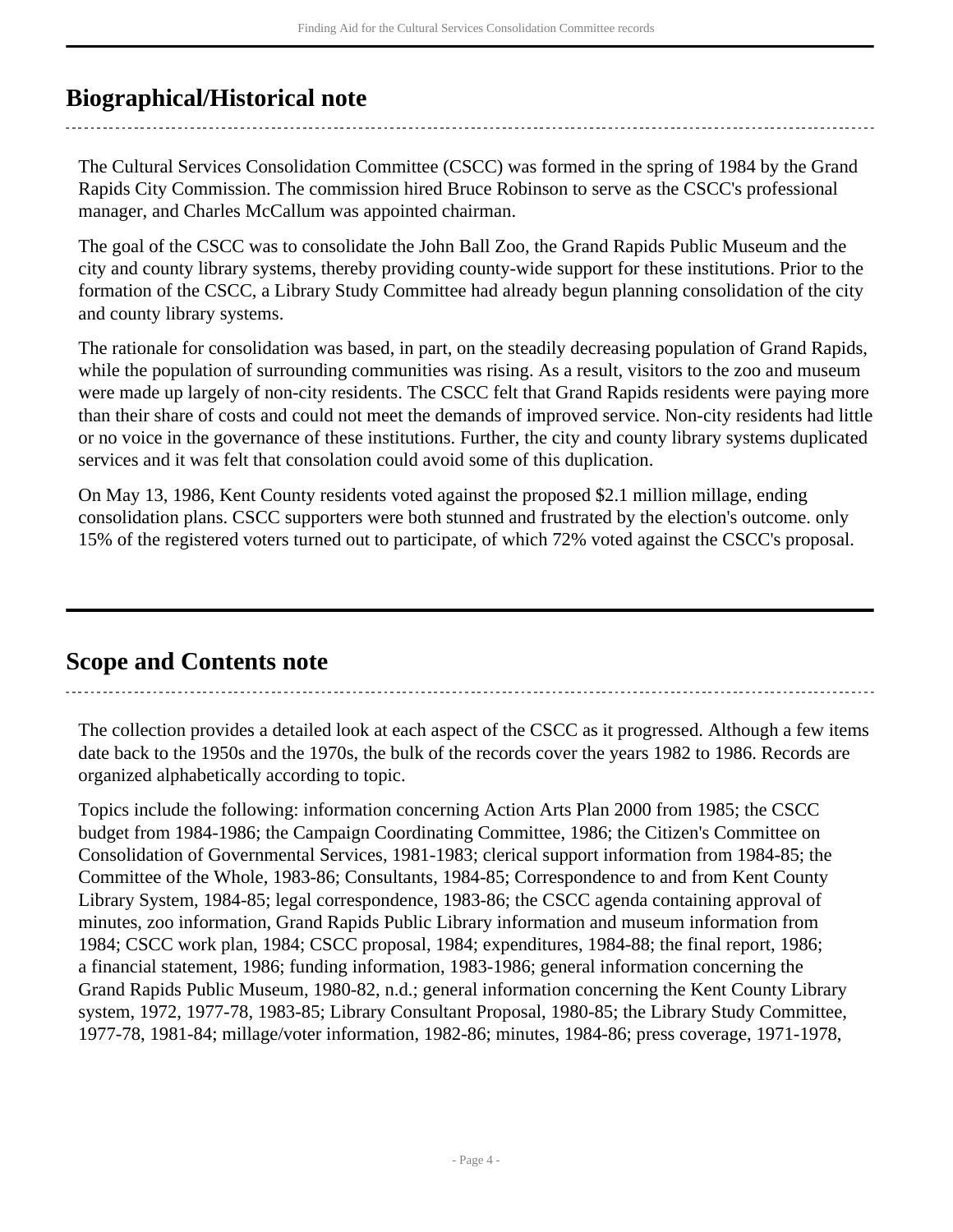1983-86; public notice of meetings, 1985-86; sub-committee information, 1978, 1984-86; John Ball Zoo information and master plan, 1984-85; Metro Zoo information, 1978, 1983-84.

### <span id="page-4-0"></span>**Administrative Information**

### **Publication Information**

Grand Rapids Public Library, Grand Rapids History and Special Collections Department March 1993

### **Immediate Source of Acquisition note**

Will Jones, June 2, 1986; accession number 1986.399

## <span id="page-4-1"></span>**Related Materials**

## 

### **Related Archival Materials note**

Coll. 109, Grand Rapids Public Library Administrative Archives, contains some files on the consolidation initiative from the Library's perspective.

### <span id="page-4-2"></span>**Controlled Access Headings**

### **Corporate Name(s)**

- Grand Rapids Public Library (Grand Rapids, Mich.).
- Grand Rapids Public Museum.
- John Ball Zoo.
- Kent District Library (Kent County, Mich.).

#### **Geographic Name(s)**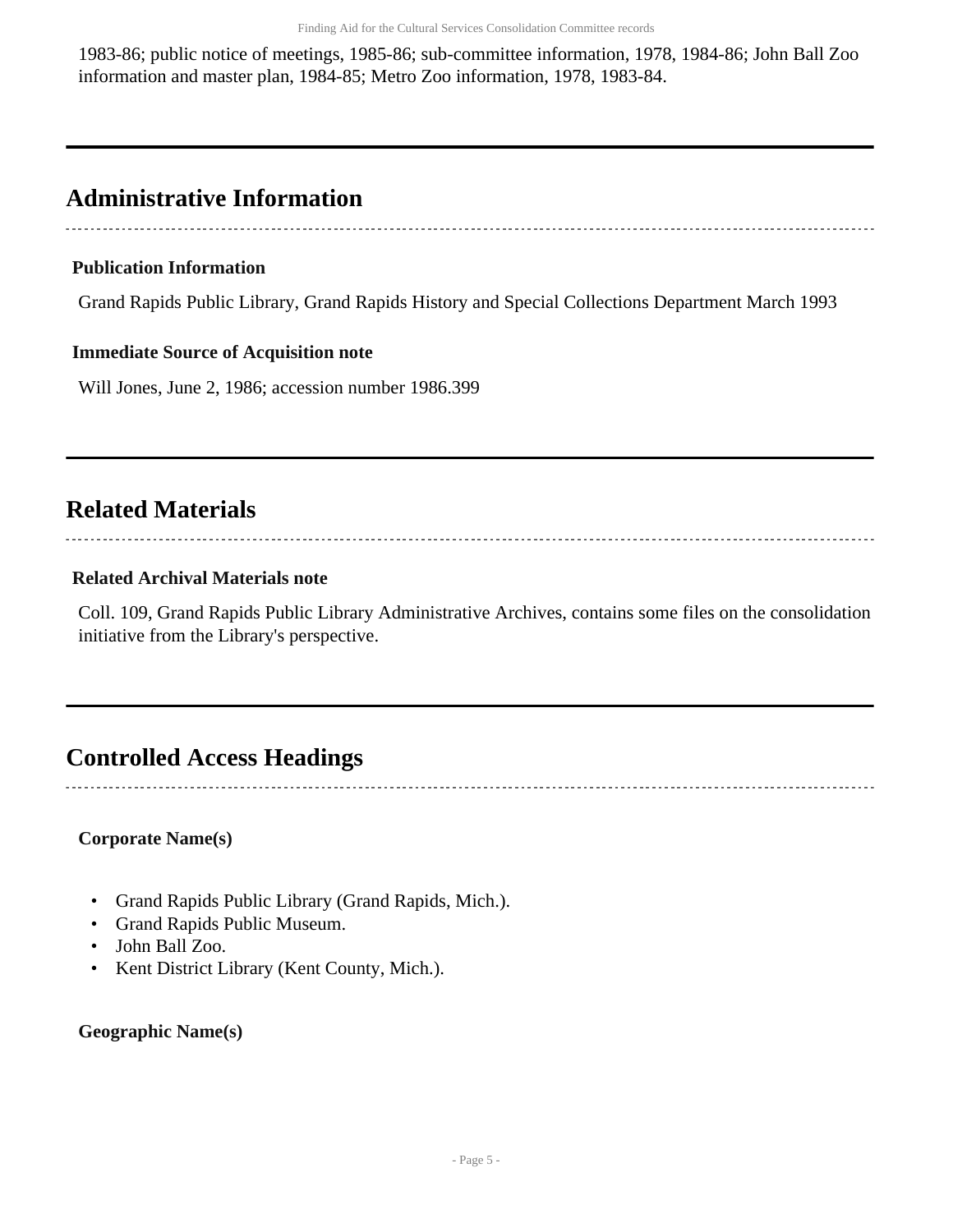- Grand Rapids (Mich.) -- History
- Kent County (Mich.) -- Cultural policy

### **Subject(s)**

- Libraries and state -- Michigan -- Kent County
- Social sciences and state -- Michigan -- Kent County
- Zoos -- Michigan -- Kent County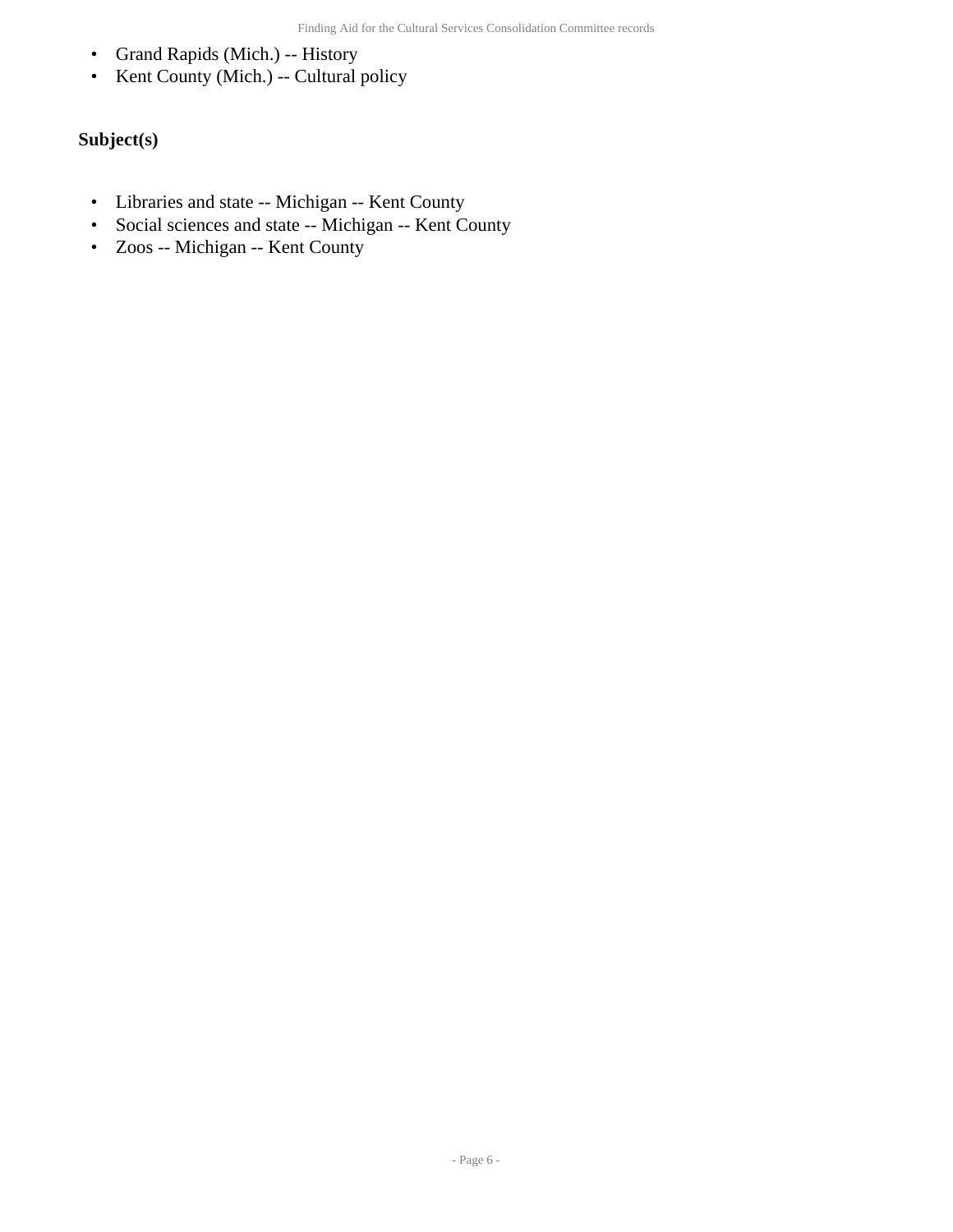## <span id="page-6-0"></span>**Collection Inventory**

|                                                                             | <b>Box</b>     | Folder         |
|-----------------------------------------------------------------------------|----------------|----------------|
| Action Arts Plan 2000, 1985                                                 | $\mathbf 1$    | $\mathbf{1}$   |
| Campaign Coordinating Committee, 1986                                       | $\mathbf{1}$   | $\overline{3}$ |
| Budget, 1984-1986                                                           | $\mathbf{1}$   | $\overline{2}$ |
| Citizen's Committee on Consolidation of Governmental Services,<br>1981-1983 | $\mathbf{1}$   | $\overline{4}$ |
| Clerical support, 1984-1985 - RESTRICTED                                    | $\mathbf{1}$   | $5-6$          |
| Committee of the Whole, 1983-1986, n.d.                                     | $\mathbf{1}$   | $7-9$          |
| Kent County Library, 1984-1985                                              | $\mathbf{1}$   | 12             |
| Legal, 1983-1985                                                            | $\mathbf{1}$   | $13-16$        |
| Legal, 1985-1986                                                            | $\overline{2}$ | $\mathbf{1}$   |
| Miscellaneous, 1965, 1983-1986                                              | $\overline{2}$ | $\mathbf{2}$   |
| <b>Cultural Service Consolidation Committee</b>                             |                |                |
|                                                                             | <b>Box</b>     | Folder         |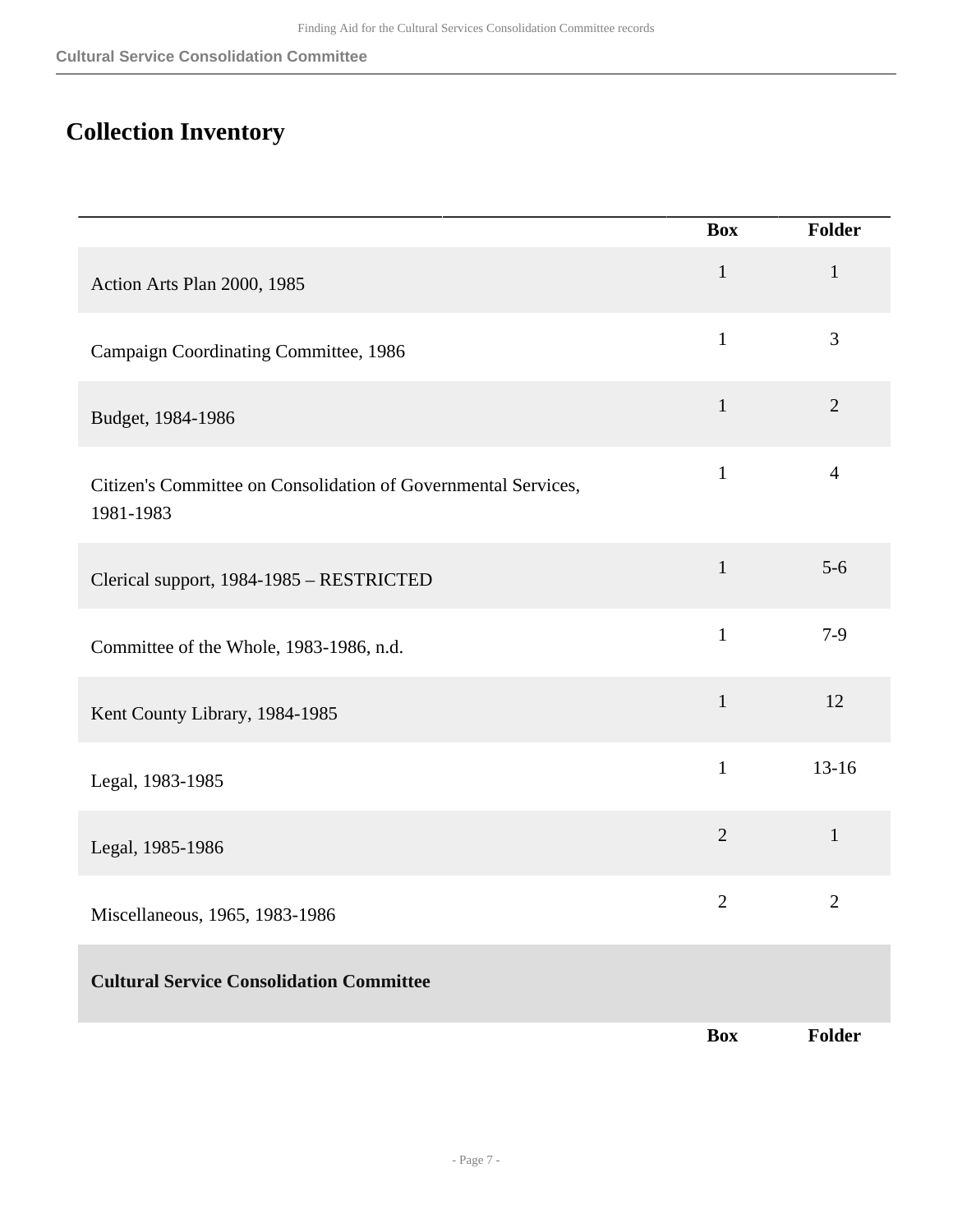### **Grand Rapids Public Museum**

| Agenda, 1984                                                                                                                                               | $\overline{2}$ | $3 - 6$        |
|------------------------------------------------------------------------------------------------------------------------------------------------------------|----------------|----------------|
| Background information, work plan, 1984                                                                                                                    | $\overline{2}$ | $\tau$         |
| Biographical information on the following People: Larry Earl Bone; Lee<br>B. Brawner; Laurie Anne Hardaway; David M. Henington; Richard L.<br>Waters, n.d. | $\overline{2}$ | 8              |
| Miscellaneous information, 1983, 1986, n.d.                                                                                                                | $\overline{2}$ | 9              |
| Proposal, 1984                                                                                                                                             | $\overline{2}$ | $10 - 11$      |
| Expenditures, 1984-1985                                                                                                                                    | $\overline{2}$ | $12 - 14$      |
| Final report, 1986                                                                                                                                         | $\overline{2}$ | $15 - 16$      |
| Financial statement, 1986                                                                                                                                  | $\overline{2}$ | 17             |
| Funding, G.R. Public Museum, 1984-1986, n.d.                                                                                                               | $\overline{2}$ | 18             |
| Funding, CSCC sub-committees, 1983-1984, n.d.                                                                                                              | $\overline{2}$ | 19             |
| Funding, CSCC sub-committees, 1985-1986                                                                                                                    | 3              | $\mathbf{1}$   |
| Funding, John Ball Zoo, 1984-1985                                                                                                                          | 3              | $\overline{2}$ |
| <b>Grand Rapids Public Museum</b>                                                                                                                          |                |                |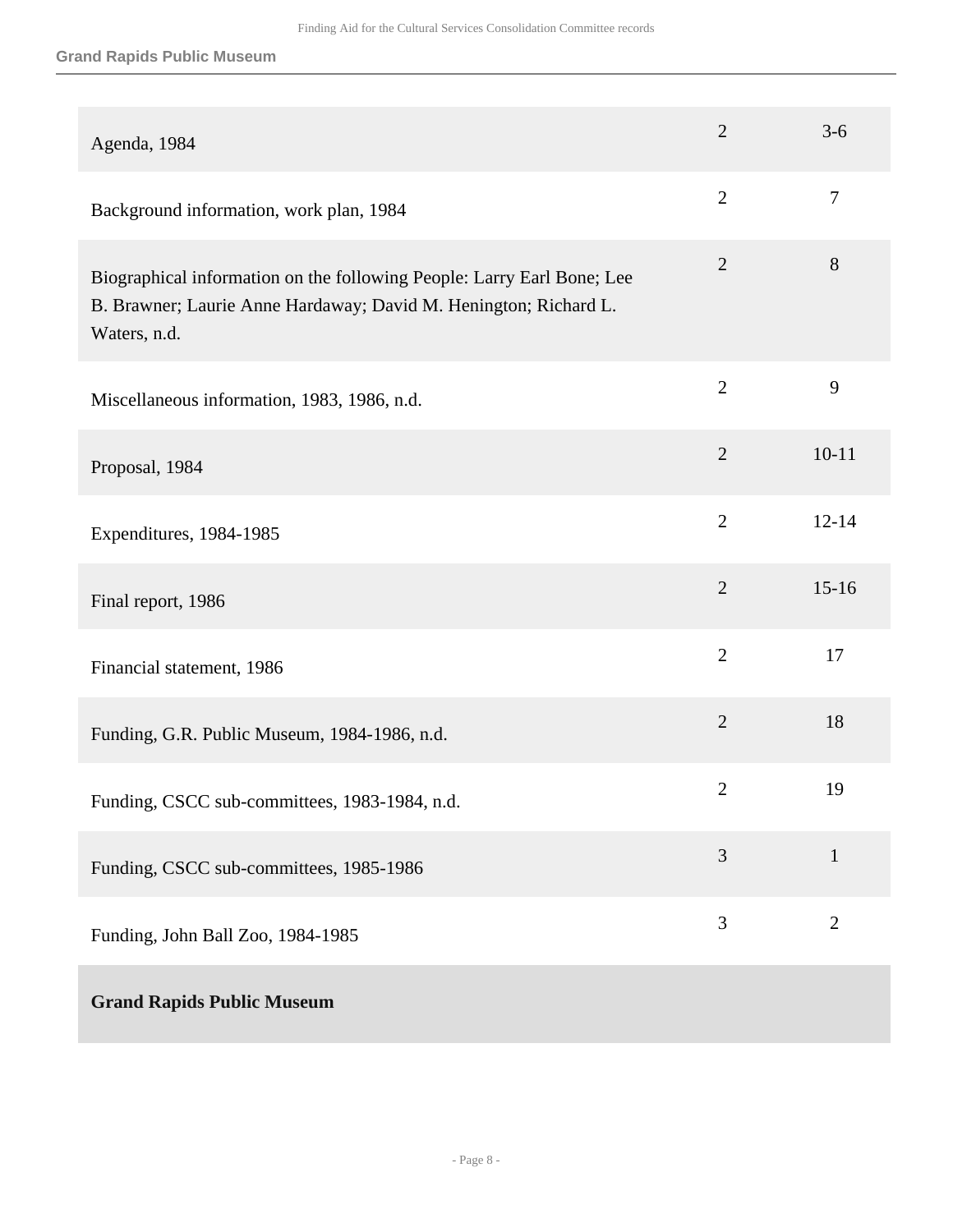**Libraries, general information**

|                                                          | <b>Box</b>     | Folder       |
|----------------------------------------------------------|----------------|--------------|
| Economic impact study, n.d.                              | 3              | 3            |
| General information, 1984-1986, n.d.                     | 3              | $4-9$        |
| Master plan report, 1982                                 | 3              | 10           |
| Surveys, 1980                                            | 3              | $11 - 12$    |
| Legal issues, 1984-1985                                  | 3              | 13           |
| Libraries, general information                           |                |              |
|                                                          | <b>Box</b>     | Folder       |
| Genesee County, 1976, 1983                               | 3              | 14           |
| Jackson District, 1983                                   | $\overline{4}$ | $\mathbf{1}$ |
| Kent County, 1955, 1972, 1983-1984, n.d.                 | $\overline{4}$ | $2 - 6$      |
| Lakeland, 1977-78, 1983                                  | 4              | 7            |
| Library consultant proposals, 1980-1981, 1983-1985, n.d. | $\overline{4}$ | $8 - 14$     |
| Library Study Committee, 1977-1978, 1981-1982, n.d.      | $\overline{4}$ | 15           |
| Library Study Committee, 1983-1984, n.d.                 | 5              | $1-4$        |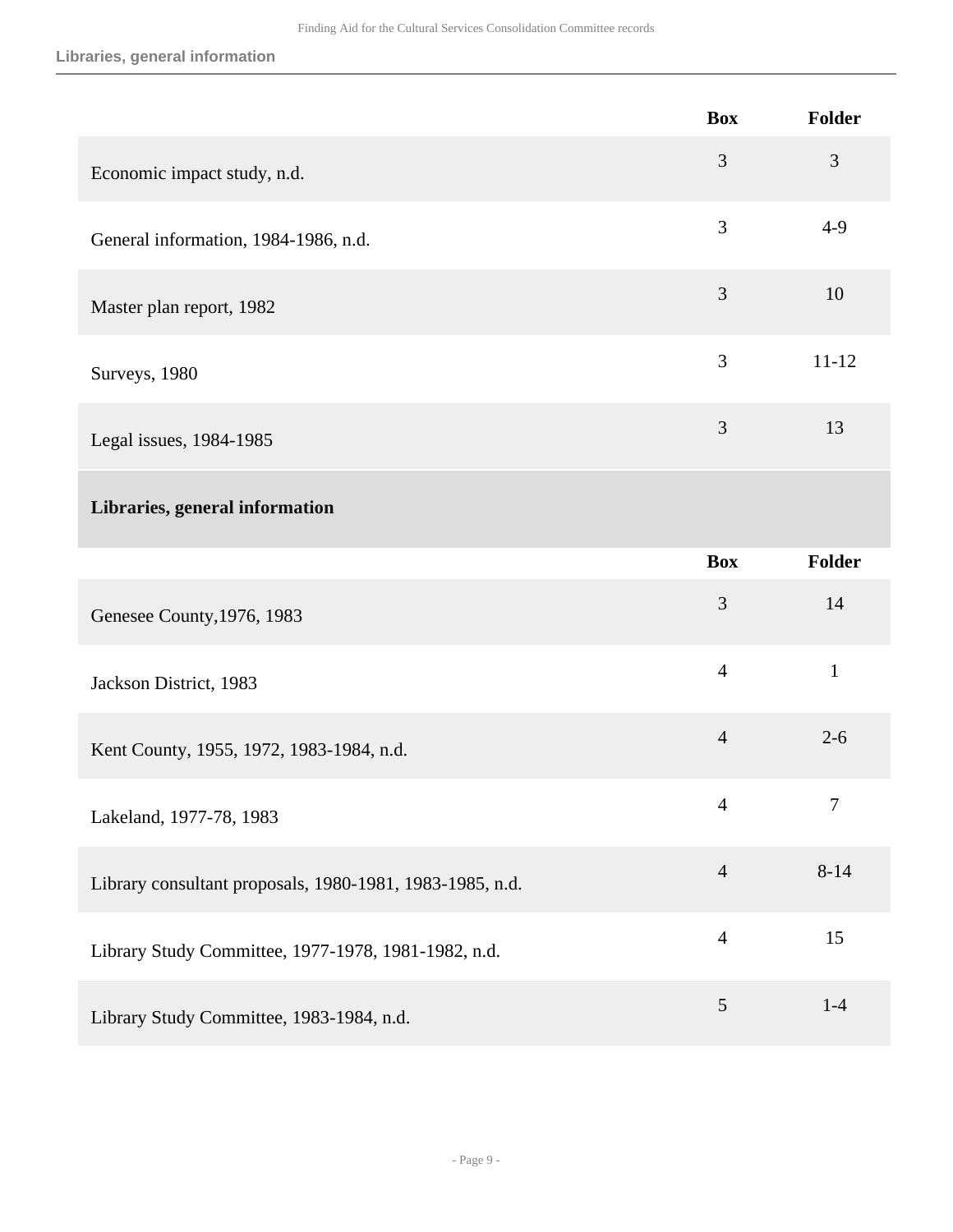| Management Services, 1981-1985                                        | 5              | 5             |
|-----------------------------------------------------------------------|----------------|---------------|
| Millage/voter information, 1982-1986, n.d.                            | 5              | $6-9$         |
| <b>Minutes</b>                                                        |                |               |
|                                                                       | <b>Box</b>     | <b>Folder</b> |
| CSCC, 1984-1985                                                       | $\mathfrak{S}$ | $10 - 11$     |
| CSCC, 1985-1986                                                       | 6              | $1 - 2$       |
| Funding Sub-Committee, 1984-1985,                                     | 6              | $3 - 4$       |
| Library Consolidation Study Committee, 1983-1985                      | 6              | $5 - 7$       |
| Steering Committee, 1984-1985                                         | 6              | 8             |
| Structure and Governance Sub-Committee, 1984-1985                     | 6              | $9-10$        |
| <b>Press coverage</b>                                                 |                |               |
|                                                                       | <b>Box</b>     | Folder        |
| Jackson County Library System consolidates city and county libraries. | 6              | 11            |
| Plans to consolidate Kent Co./Grand Rapids libraries, 1971-1978       | 6              | 11            |
| CSCC, 1983-1986                                                       | 6              | $12 - 14$     |